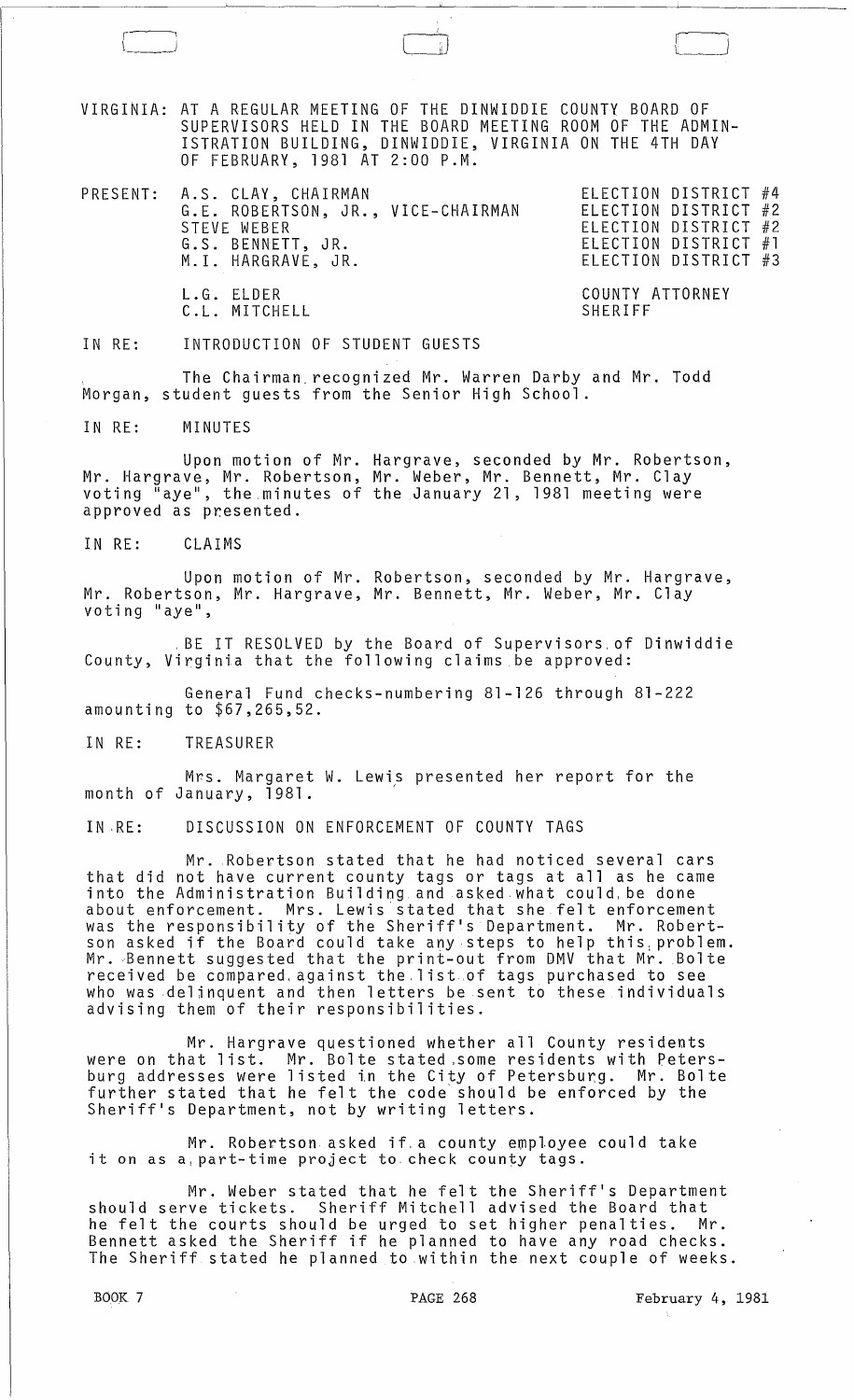## IN RE: BUILDING INSPECTOR

Mr. James L. Blaha presented his report for the month of January, 1981.

## IN RE: W.F. SLAYDEN--LIVESTOCK CLAIM

Upon motion of Mr. Bennett, seconded by Mr. Hargrave, Mr. Bennett, Mr. Hargrave, Mr. Weber, Mr. Robertson, Mr. Clay voting enneed, m. nargrave, m. weber, m. woberdson, m. oray vod<br>"aye", Mrs. W.F. Slayden was awarded \$75 for three (3) goats.

IN RE: DISCUSSION OF BONDING--WATER SYSTEM FOR CHESDIN MANOR

Mr. W.C. Scheid, Director of Planning, appeared before the Board to discuss a form of bonding presented by Leo Williams for the water system needed for Sections 2,3 and '4 of Chesdin Manor. This bonding is in the form of an agreement between Leo Williams, First Colonial Savings & Loan Assoc. and Moseley & Nash Enterprises, Inc. Mr. Scheid stated he had reviewed it with the County Attorney and their concern was that this agreement did not include the county and, therefore, gave the County no enforcement ability should the project fail. This agreement also represents a form of bonding which is not included in the bonding policy adopted by the County which provides for either a corporate surety bond or an irrevocable letter of credit.

Upon motion of Mr. Robertson, seconded by Mr. Hargrave, Mr. Robertson, Mr. Hargrave, Mr. Weber, Mr. Bennett, Mr. Clay<br>voting "aye",

BE IT RESOLVED by the Board of Supervisors of Dinwiddie County, Virginia that the agreement for bonding pre- sented by Leo Williams for Sections 2, 3, and 4 of Chesdin Manor not be accepted.

IN RE: RENEWAL--JOHNSONGRASS CONTROL AGREEMENT

The County Administrator presented an Addendum to the Agreement between the County and the Virginia Dept. of Agriculture and Consumer Services for the pilot program for Johnsongrass Control. The original agreement expires June 30, This Addendum would allow the agreement to continue until June 30, 1982.

Mr. Bennett suggested that the Supervisor working with the program come to the next Board meeting to make a recommendation. Mr. Clay stated that he felt the Supervisors who have worked with the program had done a good job of making the farmers and public aware of the problem and he would like to see it extended.

Mr. Weber asked Mr. Bennett if he had had many farmers respond in his area. He stated he had not because Johnsongrass wasn't as prevalent there.

Upon motion of Mr. Bennett, seconded by Mr. Robertson, Mr. Bennett, Mr. Robertson, Mr. Weber, Mr. Hargrave, Mr. Clay ru: Bennett, hi: Robertson, hi: Weber, hi: Hargrave, hi: Clay<br>voting "aye", the County Administrator is hereby authorized to sign the Addendum to the Agreement between the County of Dinwiddie and the Va. Dept. of Agriculture and Consumer *Services*  to extend the pilot program for Johnsongrass Control through June 30, 1982.

IN RE: APPOMATTOX RIVER SOIL & WATER CONSERVATION DISTRICT-- MEMORANDUM OF UNDERSTANDING

The Memorandum of Understanding presented by the Appomattox River Soil and Water Conservation District for execution with the County was postponed for further study at the December 17, 1980 meeting. Mr. Clay stated that he could not see the need for a long agreement when the County has always cooperated and worked with the District in the past. Mr. Hargrave agreed

 $\sim \omega_{\rm B}$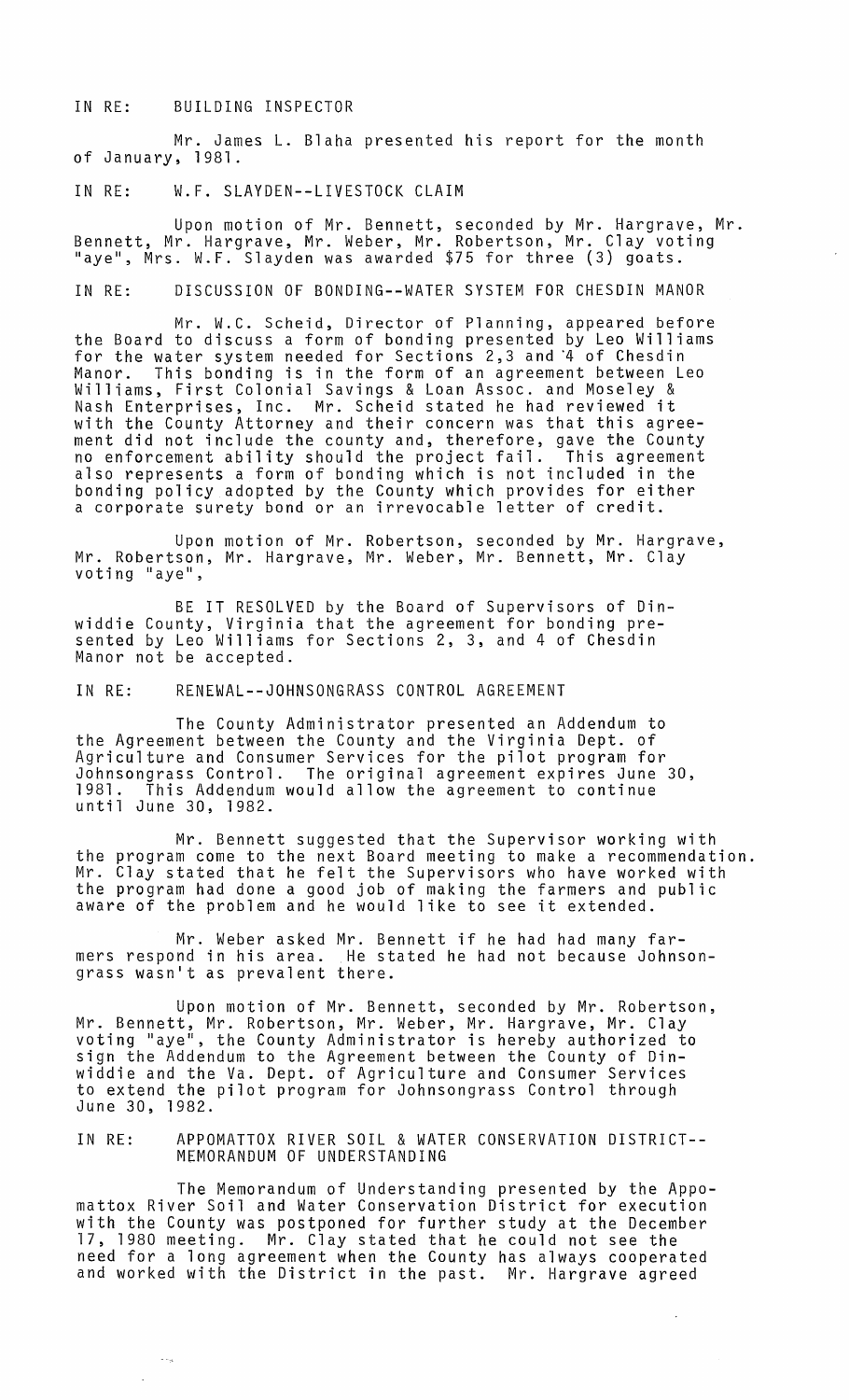and stated he saw no need for a written agreement with specific responsibilities delineated for each party.

Mr. Clay read a letter drafted by the County Administrator in response to the Memorandum of Understanding.

Upon motion of Mr. Hargrave, seconded by Mr. Robertson, Mr. Hargrave, Mr. Robertson, Mr. Bennett, Mr. Weber, Mr. Clay voting "aye", the County Administrator was instructed to forward the following letter to the Appomattox River Soil & Water Conservation District:

Dear Mr. Antozzi:

This is in response to your letter of November 20, 1980 in which you enclosed a proposed Memorandum of Understanding for the Board of Supervisors' consideration and possible appro $v a 1$ .

The Board of Supervisors supports the overall goals and objectives as outlined when the Appomattox River Soil & Water Conservation District was established several years ago. However, it does not feel the need to execute a Memorandum of Understanding.

As the need arises, the Board of Supervisors will be most happy to discuss the concerns of the Appomattox River Soil & Water Conservation District and urges you to call upon the various departments of the County to assist in carrying out your duties.

IN RE: BINGO & RAFFLE PERMIT--RENEWAL FOR DARVIlLS COMMUNITY CENTER

Upon motion of Mr. Bennett, seconded by Mr. Hargrave, Mr. Bennett, Mr. Hargrave, Mr. Weber, Mr. Robertson, Mr. Clay voting "aye", the following resolution was adopted:

WHEREAS, the Darvills Community Center has made application to the Board of Supervisors for renewal of a Bingo & Raffle Permit for 1981; and

WHEREAS, the Community Center meets the requirements as set forth in Sec. 18.1-340 of the Code of Virginia and has filed the required \$10.00 fee;

NOW THEREFORE BE IT RESOLVED by the Board of Supervisors of Dinwiddie'County, Virginia that the Darvills Community Center is hereby granted renewal of their Bingo & Raffle Permit for the calendar year 1981:

IN RE: SHANDS ROAD

Mr. B.C. Medlock, Assistant Resident Engineer, VDH&T, appeared before the Board to review the status of the Shands Road for consideration to be built and taken into the secondary roads system. He stated there was still some confusion on the survey. Since the road was first considered, several people have moved and Mr. Medlock advised the Board to review the road again before taking any action.

Upon motion of Mr. Hargrave, seconded by Mr. Weber, Mr. Hargrave, Mr. Weber, Mr. Bennett, Mr. Robertson, Mr. Clay<br>voting "aye",

BE IT RESOLVED by the Board of Supervisors of Dinwiddie County, Virginia that the Shands Road be removed from the present priority list and placed on the roads to be reviewed this Spring by the 1981 Roadviewers.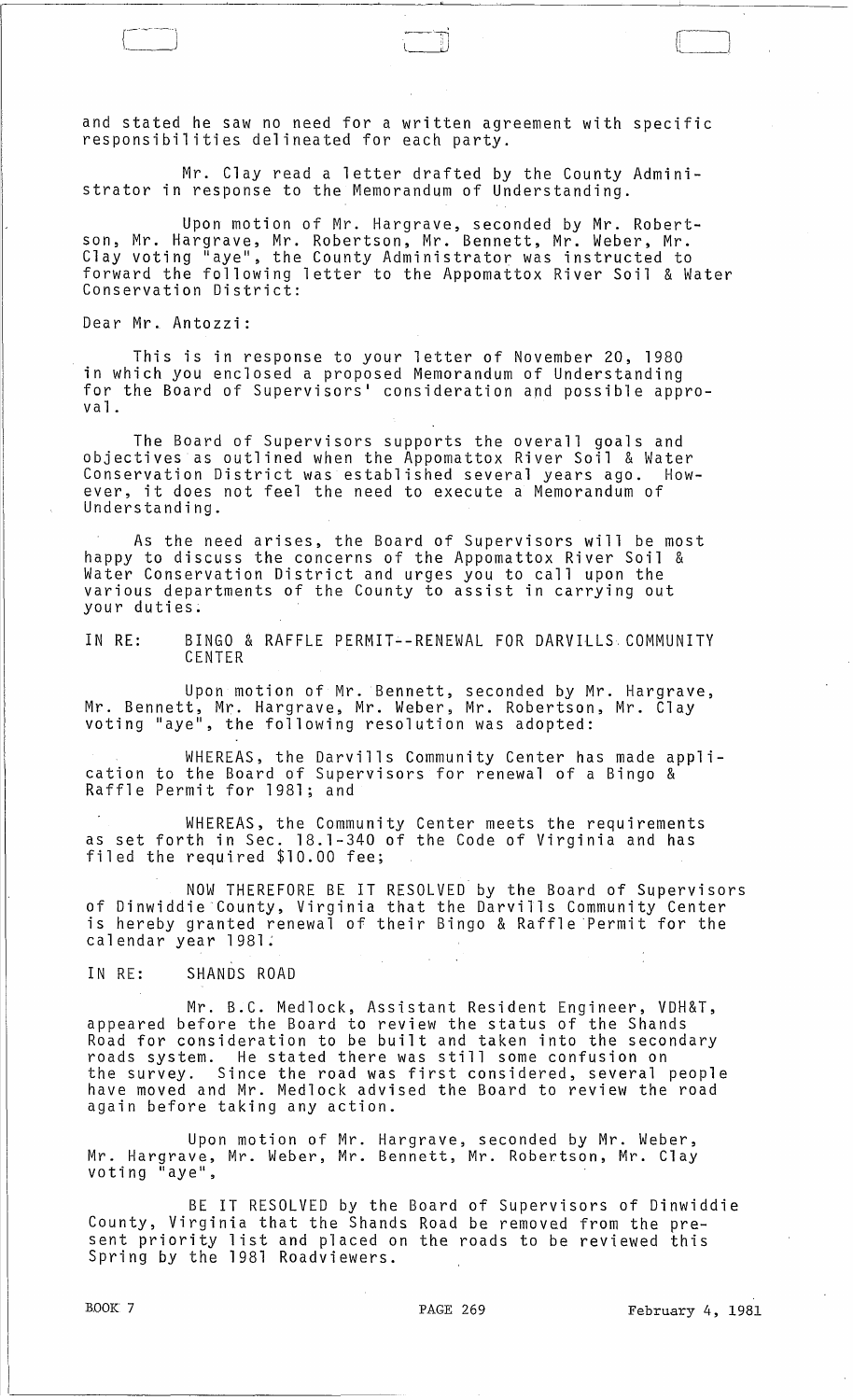IN RE: VIRGINIA DEPARTMENT OF HIGHWAYS & TRANSPORTATION

Mr. B.C. Medlock, Assistant Resident Engineer, Va. Dept. of Highways & Transportation, appeared before the Board to answer any questions they might have.

1. The County Administrator provided the Board with a list of roads in the County to be put in a priority listing to be taken into the State Secondary Roads system. Also included was a list of roads in subdivisions. The County Administrator advised the Board that they should first decide whether they wanted to include roads in subdivisions in this priority listing.

Mr. Medlock stated the Department had \$17,000 that could be used now or held over until the new fiscal year.

Mr. Hargrave stated that he knew there were a number of other subdivisions built prior to the ordinance which he would like to see included in a list and then have them viewed by the Roadviewers.

Mr. Clay agreed that he would like to have all the roads viewed again.

Mr. Hargrave stated that after reviewing the status of the Browder Road Extension and the number of houses left to serve, he felt the Highway Department had gone as far as their policy allowed. Mr. Medlock stated the Highway Department felt they were finished with the road. Mr. Hargrave, therefore, suggested that the road be removed from the list.

Upon motion of Mr. Weber, seconded by Mr. Robertson, Mr. Weber, Mr. Robertson, Mr. Hargrave, Mr. Bennett, Mr. Clay<sup>'</sup><br>voting "aye",

BE IT RESOLVED by the Board of Supervisors of Dinwiddie County, Virginia that a list be prepared of all the roads in the County, includjng those in old subdivisons, that are to be considered to be taken into the secondary roads system; and

BE IT FURTHER RESOLVED by the Board of Supervisors of Dinwiddie County, Virginia that these roads be viewed by the 1981 Roadviewers and recommendations be made to the Board of Supervisors.

2. Mr. Medlock advised the Board that the suggestion to put a yield sign at the intersection of Rt. 619 and U.S. #1 had not been turned down. The Department was still reviewing naa<br>it.

3. The Chairman of the Board presented Mr. Medlock and the Va. Dept. of Highways and Transportation with a County<br>Seal to be placed in the Petersburg Residency Office.

IN RE: ENDORSEMENT OF OLD DOMINION EMS ALLIANCE GRANT APPLICATION

Upon motion of Mr. Robertson, seconded by Mr. Hargrave, Mr. Robertson, Mr. Hargrave, Mr. Weber, Mr. Bennett, Mr. Clay<br>voting "aye", the following resolution was adopted:

WHEREAS, the Metropolitan Richmond Emergency Medical, the Southside, South Central and Crater Emergency Medical Services Councils have joined to create the Old Dominion EMS Alliance; and

WHEREAS, the purpose of this Alliance is to achieve better coordination of existing EMS resources and to supplement these resources to improve the delivery of emergency medical services in the region; and

WHEREAS, this organization has previously applied for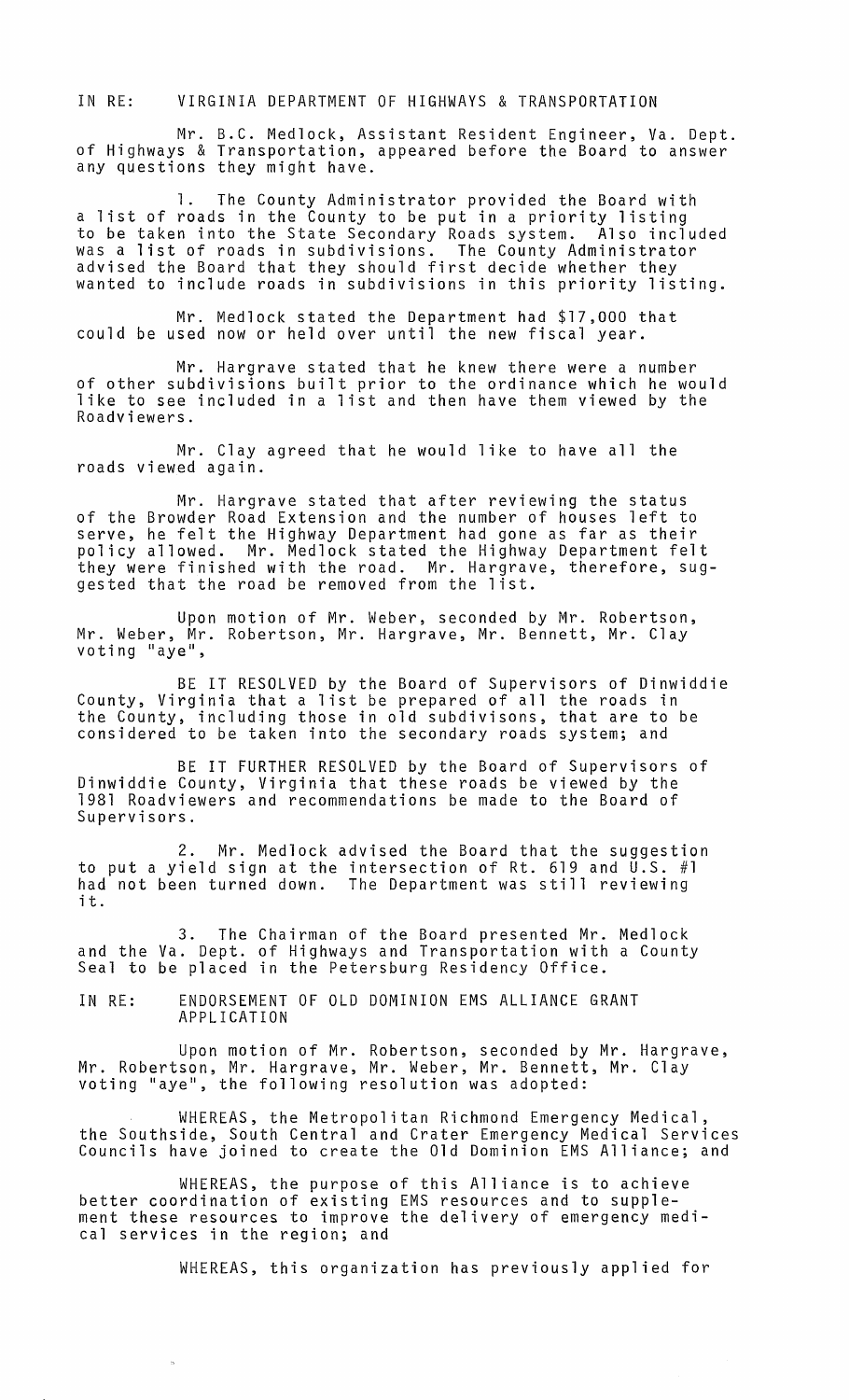federal funding under the EMSS Act for the grant period July 1, 1980 to June 30, 1981 and wishes to apply for a continuation of these funds for July 1, 1981 to June 30, 1982; and

WHEREAS, these funds may be utilized by local emergency squads and emergency medical organizations to upgrade their services and improve the overall emergency medical response;

NOW THEREFORE BE IT RESOLVED that the Board of Supervisors of Dinwiddie County, Virginia hereby endorses the efforts of the Old Dominion EMS Alliance to secure federal funding to provide for a regional EMS system in Central Virginia.

IN RE: 1980-81 TRANSPORTATION SAFETY FUNDS

The Secretary to the Transportation Safety Commission advised the Board that the reimbursement for the 1979-80 project of the driving range, in the amount of \$40,000, has been received. She furthrer advised the Board that the 1980-81 project requests had received tentative approval but no expenditures of money could be made.

IN RE: APPOINTMENT--DINWIDDIE INDUSTRIAL DEVELOPMENT AUTHORITY

Upon motion of Mr. Robertson, seconded- by Mr. Weber, Mr. Robertson, Mr. Weber, Mr. Hargrave, Mr. Bennett, Mr. Clay voting "aye", Mr. Aubrey T. Pennington, Sr. was appointed to the Dinwiddie Industrial Development Authority, term expiring February 5, 1985.

IN RE: EXECUTIVE SESSION

Upon motion of Mr. Bennett, seconded by Mr. Robertson, Mr. Bennett, Mr. Robertson, Mr. Weber, Mr. Hargrave, Mr. Clay voting "aye", the Board moved into Executive Session at 3:21 P.M. to discuss legal and personnel matters. The meeting reconvened into Open Session at 5:55 P.M.

IN RE: ADJOURNMENT

Upon motion of Mr. Weber, seconded by Mr. Bennett, Mr. Weber, Mr. Bennett, Mr. Hargrave, Mr. Robertson, Mr. Clay voting "aye", the meeting was adjourned until 7:30 P.M., February 10, 1981 .

FEBRUARY 10, 1981 - CONTINUATION OF MEETING HELD FEBRUARY 4, 1981

PRESENT: ALL MEMBERS

IN RE: DISCUSSION OF 1979-80 AUDIT AND 1980-81 INCOME AND EXPENSES

The Board reviewed and discussed the 1979-80 audit and the 1980-81 income and expenses.

IN RE: EXECUTIVE SESSION

Upon motion of Mr. Hargrave, seconded by Mr. Bennett, Mr. Hargrave, Mr. Bennett, Mr. Weber, Mr. Robertson, Mr. Clay voting "aye", the Board moved into Executive Session at 9:30 P.M. to discuss personnel matters. The Board reconvened into Open Session at 10:00 P.M.

IN RE: ADJOURNMENT

Upon motion of Mr. Weber, seconded by Mr. Bennett, Mr. Weber, Mr. Bennett, Mr. Robertson, Mr. Hargrave, Mr. Clay voting "aye", the meeting adjourned at  $10:00$  P.M.